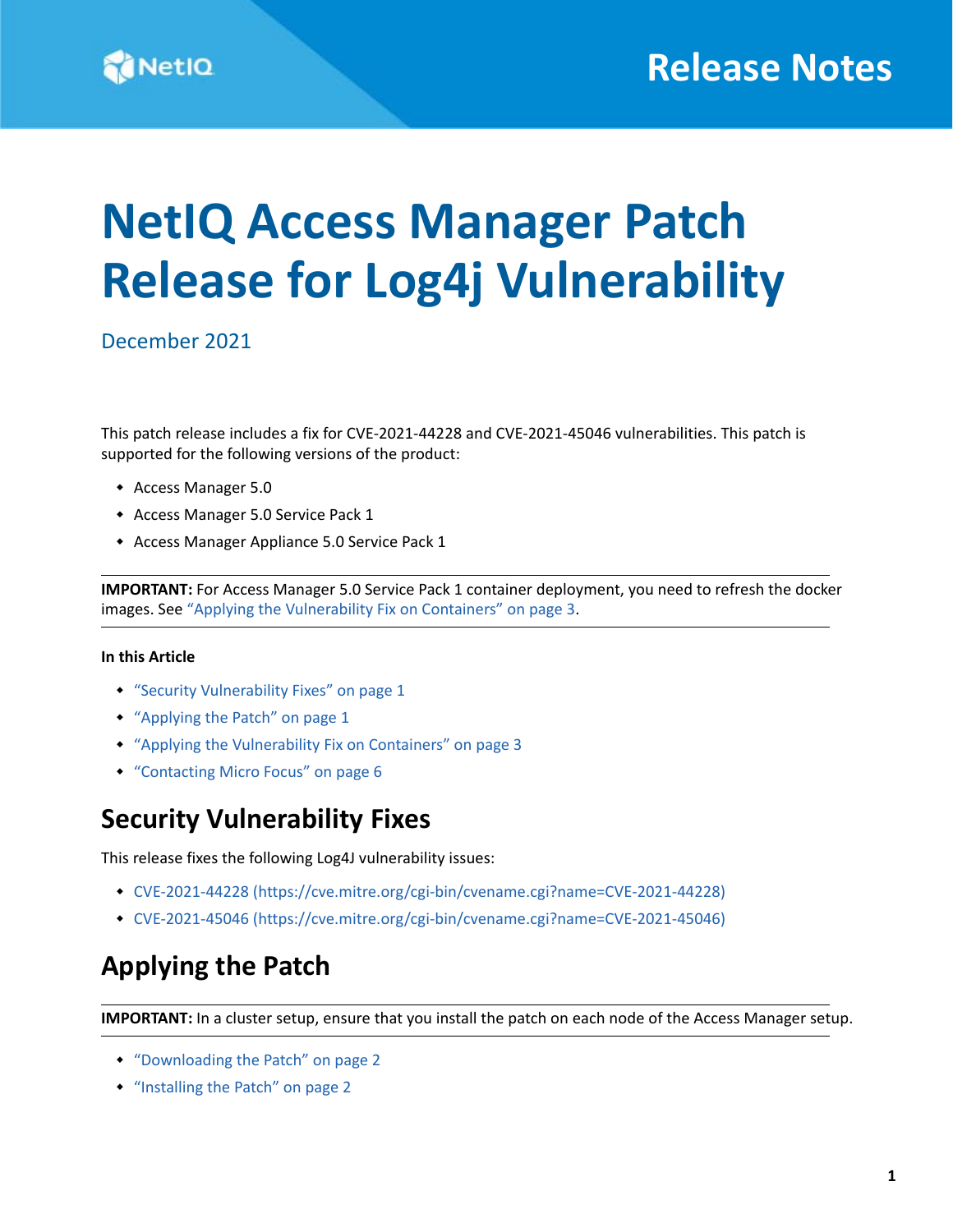### <span id="page-1-0"></span>**Downloading the Patch**

Download the patch file from the [Software License and Download p](https://sld.microfocus.com/)ortal.

For information about how to download the product from this portal, watch the following video:

#### <http://www.youtube.com/watch?v=esy4PTVi4wY>

*Table 1 Files Available for Access Manager Patch Release for the Log4J Vulnerability:*

| <b>Filename</b>                       | <b>Description</b>                                                                                                                                                                                            |
|---------------------------------------|---------------------------------------------------------------------------------------------------------------------------------------------------------------------------------------------------------------|
| AM log4j Patch Linux64.tar.gz         | Contains the Log4j vulnerability fix for Access Manager<br>(Administration Console, Identity Server, Access Gateway) on<br>Linux and Access Manager Appliance.                                                |
| AM_log4j_AnalyticsServer_Patch.tar.gz | Contains the Log4j vulnerability fix for Analytics Server.                                                                                                                                                    |
| AM_log4j_Containers.tar.gz            | Contains Administration Console, Identity Server, Access<br>Gateway, and Analytics Server images with Log4j vulnerability<br>fix. Use it if you do not want to download images from the<br>public docker hub. |
|                                       | This file also contains the eDirectory image. However, this<br>image does not have any fix as it does not contain Log4j<br>libraries.                                                                         |

### <span id="page-1-1"></span>**Installing the Patch**

- [Access Manager on Linux and Access Manager Appliance](#page-1-2)
- [Analytics Server](#page-1-3)

#### **IMPORTANT:**

- During installation of the patch, all running services are stopped temporarily. After the patch is installed, all services are restarted.
- After installing this patch, the version number of Access Manager components is not changed.

#### <span id="page-1-2"></span>**Access Manager on Linux and Access Manager Appliance**

- **1** Extract the patch file by using the tar xvf AM\_log4j\_Patch\_Linux64.tar.gz command.
- **2** Go to the location where you have extracted the patch files.
- **3** Run the install\_patch.sh script in the extracted AM\_log4j\_Patch\_Linux64 folder as a root or root equivalent user.
- **4** To validate whether the patch is applied successfully, run the following command and check the jar versions are 2.16.0:

find / -name log4j-core\*.jar

#### <span id="page-1-3"></span>**Analytics Server**

**1** Extract the patch file by using the tar xvf AM\_log4j\_AnalyticsServer\_Patch.tar.gz command.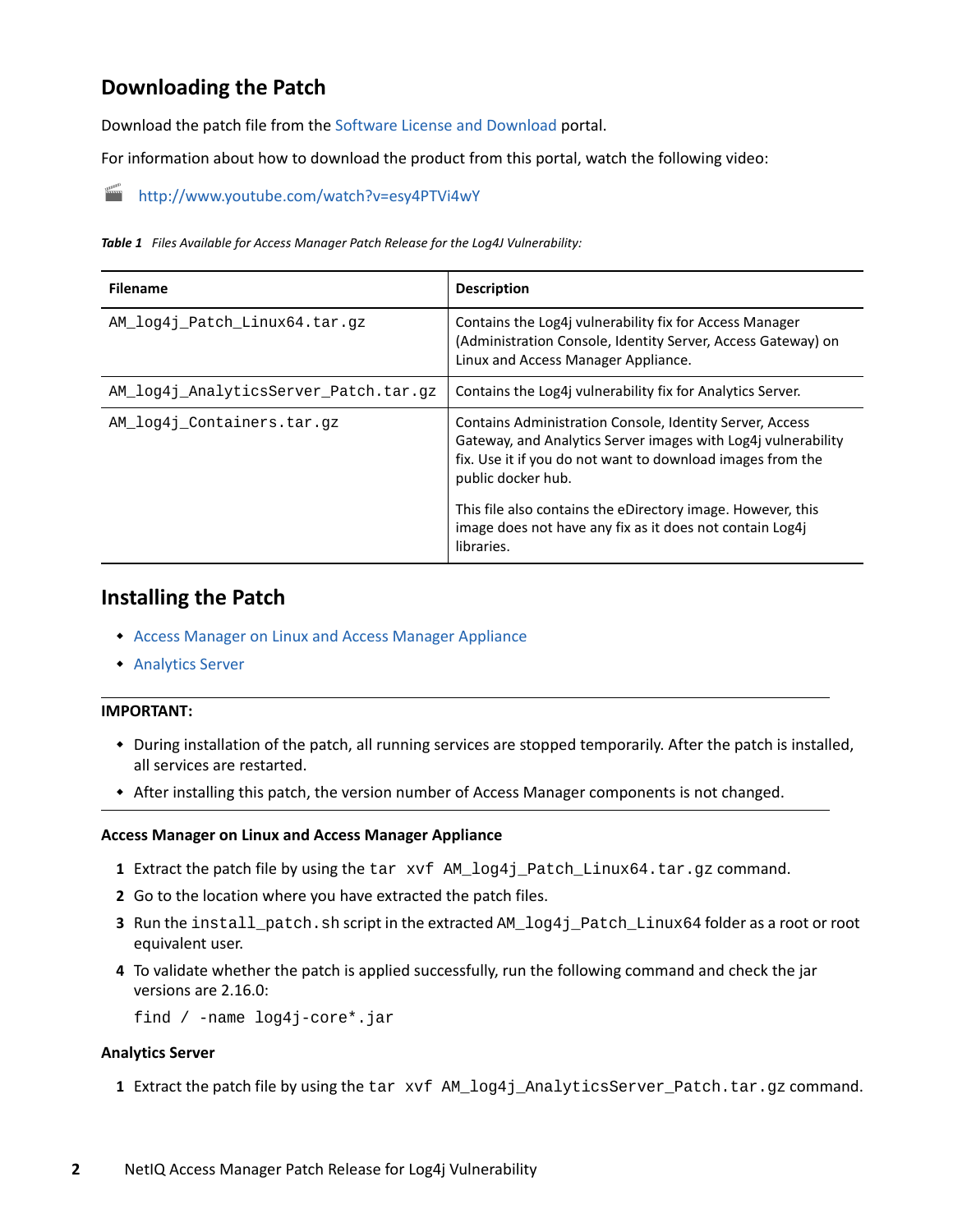- **2** Go to the location where you have extracted the patch files.
- **3** Run the ar\_install\_patch.sh script in the extracted AM\_log4j\_AnalyticsServer\_Patch folder as a root or root equivalent user.
- **4** To validate whether the patch is applied successfully, run the following command:

```
find / -name log4j*.jar | xargs grep org/apache/logging/log4j/core/lookup/
JndiLookup.class
```
**NOTE:** You might see log4j-core-2.16.0.jar in /opt/novell/devman/jcc/lib/. Ignore that as it is not vulnerable.

### <span id="page-2-0"></span>**Applying the Vulnerability Fix on Containers**

If the version of your Access Manager or Analytics Server is 5.0, you must upgrade these to 5.0 Service Pack 1 to fix the Log4j vulnerability. If you are already on 5.0 Service Pack 1, pull the latest version of 5.0 Service Pack 1 images.

The steps to apply the vulnerability fix are the same in both of the following scenarios:

- **Upgrading from 5.0 to 5.0 Service Pack 1:** Ensure that you have the Helm chart of 5.0 Service Pack 1. You can download the chart from the Software License and Download portal. For more information, see [NetIQ](https://www.microfocus.com/documentation/access-manager/5.0/accessmanager501-release-notes/accessmanager501-release-notes.html)  [Access Manager 5.0 Service Pack 1 Release Notes.](https://www.microfocus.com/documentation/access-manager/5.0/accessmanager501-release-notes/accessmanager501-release-notes.html)
- **Upgrading images from 5.0 Service Pack 1 to the latest 5.0 Service Pack 1:** Follow the steps in the proceeding section and update values.yaml of the access-manager-1.0.1 chart, which was used in the 5.0 Service Pack 1 deployment. If you do not have that chart folder, download the 5.0 Service Pack 1 chart again. Ensure to retain your existing deployment values.

The steps will pull only the latest images of 5.0 Service Pack 1, and the version of the product will not be changed.

**NOTE:** If you do not want to download the images from the public docker hub, download AM  $log4j$  Containers.tar.gz from the [Software License and Download](https://sld.microfocus.com/) portal. This file contains the latest 5.0 Service Pack 1 images with Log4j vulnerability fix for the following components:

- Administration Console
- **+ Identity Server**
- Access Gateway
- Analytics Server

This file also contains the eDirectory image. However, this image does not have any fix as it does not contain Log4j libraries.

This section includes the following information:

- [Applying the Vulnerability Fix on Access Manager Container](#page-2-1)
- [Applying the Vulnerability Fix on Analytics Server Containers](#page-4-0)

#### <span id="page-2-1"></span>**Applying the Vulnerability Fix on Access Manager Container**

You can pull the latest images with vulnerability fixed by performing the following steps:

**1** Run the following command to view all releases and their namesapces: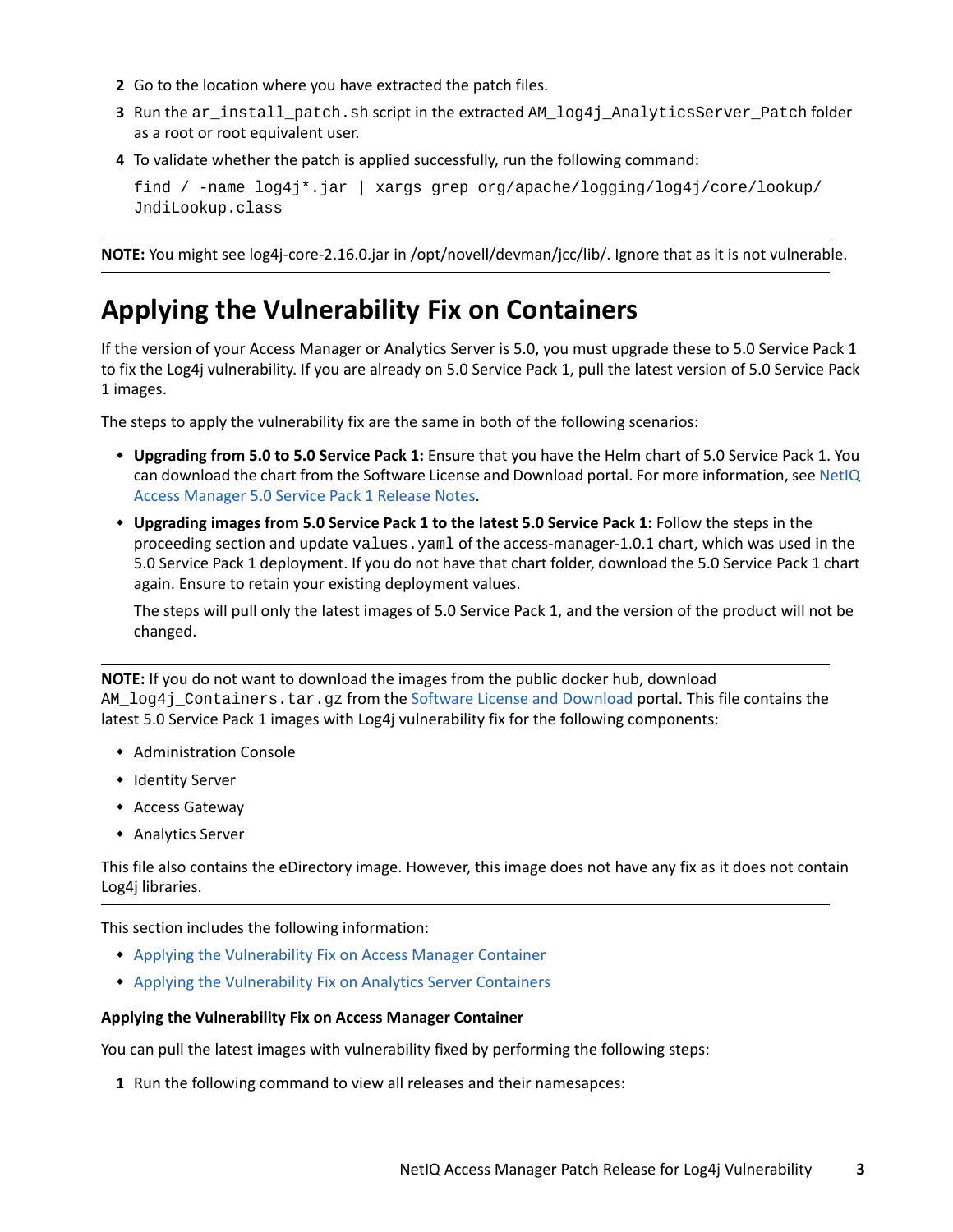helm list -A

Choose the access-manager release and the namespace.

**2** In the extracted chart folder, update the values in access-manager-1.0.1/values.yaml as follows:

**NOTE:** For Access Manager 5.0, download access-manager-1.0.1 charts and update all values from accessmanager-1.0.0/values.yaml to access-manager-1.0.1/values.yaml.

image: pullPolicy: **Always** am-ac: primary: mode: **upgrade**

secondary: mode: **upgrade**

**NOTE:** Ensure that you reuse the values that were used in your earlier deployment or reuse the same values.yaml file.

**3** Run the following helm upgrade command:

helm upgrade <release-name> <name-of-the-helm-chart> -n <name-of-thenamespace>

For example:

If the current deployment is 5.0 Service Pack 1: helm upgrade nam access-manager-1.0.1 -n development

If the current deployment is 5.0: helm upgrade nam access-manager-1.0.0 -n development

**NOTE:** For Access Manager 5.0 Service Pack 1, these steps will pull the latest images of the same version and the version number will not be changed.

- **4** To validate that the old Log4j libraries are updated with the latest Log4j libraries (version 2.16), perform the following steps:
	- **4a** Run the following command to list pods details for Access Manager:

kubectl get pods -n < namespace > | grep < release name >

Identify the required pods.

**4b** Run the following commands on Administration Console, Identity Server, and Access Gateway pods:

```
kubectl exec <Administration Console/Identity Server/Access Gateway pod 
name> -c <Administration Console/Identity Server/Access Gateway container 
name> -n <namespace> -- find . / -name log4j*.jar -ls
```
Examples:

```
Administration Console: sudo kubectl exec nam-am-ac-0 -c am-ac -n development -- 
find . / -name log4j*.jar -ls
```
**Identity Server:** sudo kubectl exec nam-am-idp-0 -c am-idp -n development -- find . / -name log4j\*.jar -ls

**Access Gateway:** sudo kubectl exec nam-am-ag-0 -c am-ag -n development -- find . / -name log4j\*.jar -ls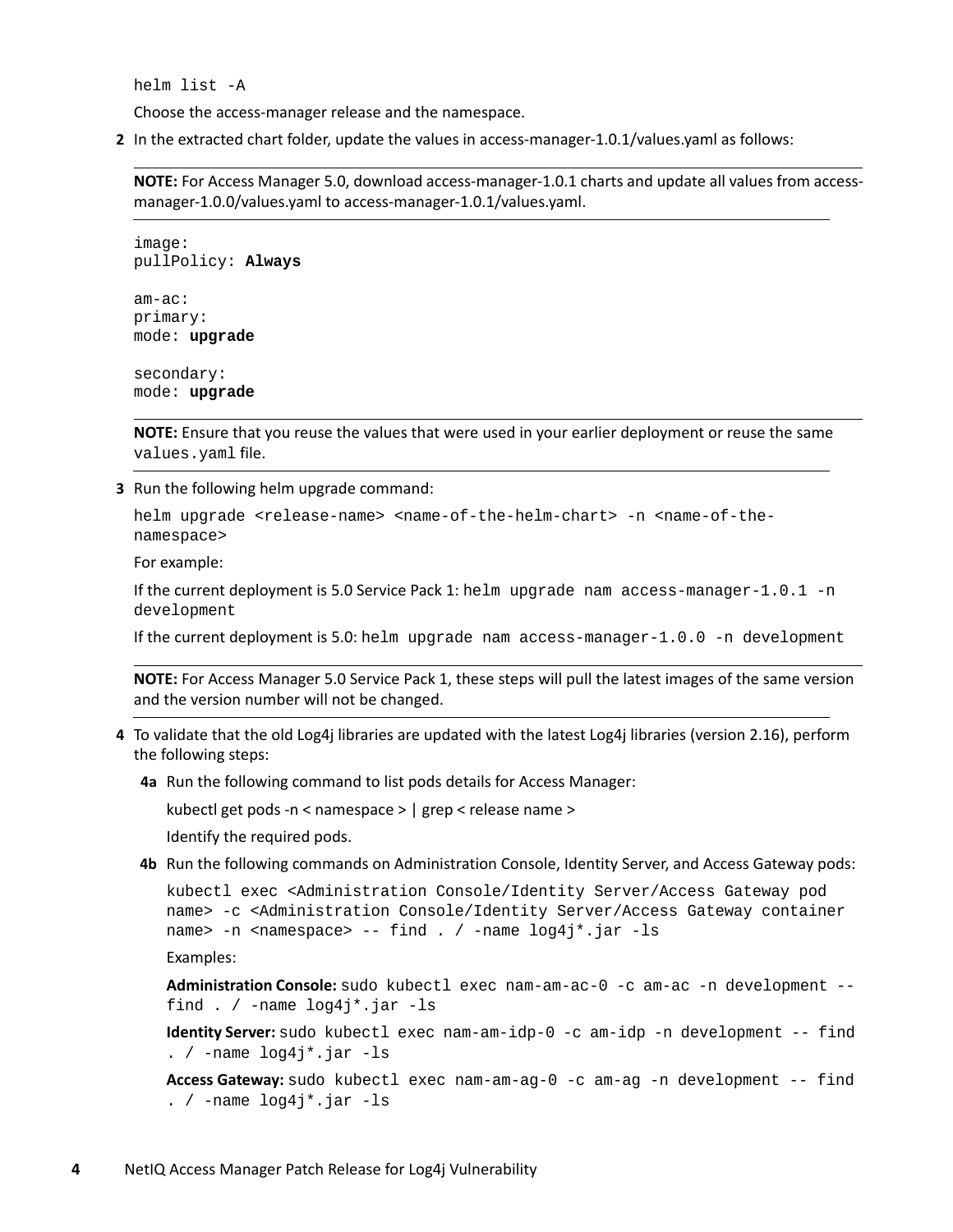**NOTE:** You might see a few instances of very old versions of Log4j libraries, such as log4j-1.2.15.jar or log4j-1.2.14.jar. Ignore these lower version libraries as these are not vulnerable.

#### <span id="page-4-0"></span>**Applying the Vulnerability Fix on Analytics Server Containers**

You can pull the latest images with vulnerability fixed by performing the following steps:

- **1** Run the following command to view all releases and their namesapces:
	- helm list -A

Choose the dashboard release name and the namespace.

**2** In am-dashboard-1.0.1/values.yaml, update pullPolicy to Always.

**NOTE:** For Analytics Server 5.0, download am-dashboard-1.0.1 charts and update all values from amdashboard-1.0.0/values.yaml to am-dashboard-1.0.1/values.yaml.

**3** Run the following helm upgrade command:

If the current deployment is 5.0 Service Pack 1: helm upgrade <dashboard-release-name> amdashboard-1.0.1 -n <namespace-of-release>

If the current deployment is 5.0: helm upgrade <dashboard-release-name> am-dashboard-1.0.0 -n <namespace-of-release>

**NOTE:** For Analytics Server 5.0 Service Pack 1, these steps will pull the latest images of the same version and the version number will not be changed.

- **4** To validate that the old Log4j libraries are updated with the latest Log4j libraries (version 2.16), perform the following steps:
	- **4a** Run the following command to list pods details for the dashboard:

```
kubectl get pods -n < namespace > | grep < dashboard release name >
Identify the required pod.
```
**4b** Run the following command on the dashboard container to go into the pod:

kubectl exec it <dashboard\_pod\_name> -n <namespace> /bin/bash

For example: kubectl exec -it am-dashboard-0 -n automation /bin/bash

**4c** Run the following command in the pod:

```
find / -name log4j*.jar | xargs grep org/apache/logging/log4j/core/lookup/
JndiLookup.class
```
**NOTE:** You might see log4j-core-2.16.0.jar in /opt/novell/devman/jcc/lib/. Ignore that as it is not vulnerable.